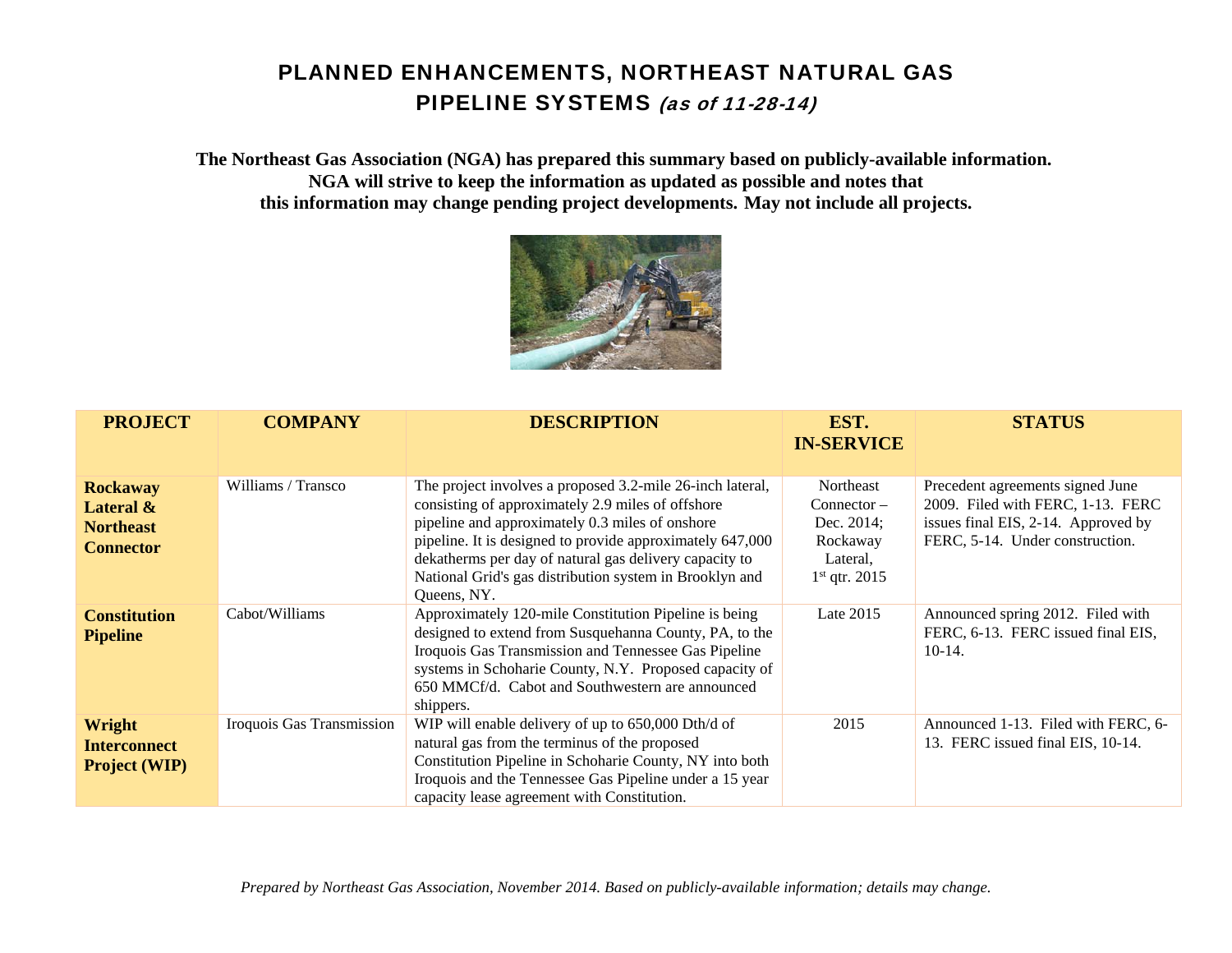| <b>PROJECT</b>                            | <b>COMPANY</b>                                       | <b>DESCRIPTION</b>                                                                                                                                                                                                                                                                                                                       | EST.<br><b>IN-SERVICE</b> | <b>STATUS</b>                                                                          |
|-------------------------------------------|------------------------------------------------------|------------------------------------------------------------------------------------------------------------------------------------------------------------------------------------------------------------------------------------------------------------------------------------------------------------------------------------------|---------------------------|----------------------------------------------------------------------------------------|
| <b>Tuscarora</b><br><b>Lateral</b>        | National Fuel Gas Supply &<br><b>Empire Pipeline</b> | Planned capacity of 95,000 Dth/d. 17 miles of<br>pipeline plus storage wells and lines. Market is on-<br>system utilities (NYSEG, RG&E).                                                                                                                                                                                                 | Nov. 2015                 | Jointly filed with FERC, March 2014.                                                   |
| <b>Niagara</b><br><b>Expansion</b>        | Tennessee Gas Pipeline                               | Proposed capacity of 158,000 dekatherms per day of<br>natural gas. Seneca will serve as the foundation<br>shipper for TGP's Niagara Expansion Project, which<br>is designed to provide transportation from the prolific<br>Marcellus Shale in Pennsylvania to TGP's<br>interconnect with TransCanada Pipeline in Niagara<br>County, N.Y. | Nov. 2015                 | Filed with FERC, Feb. 2014                                                             |
| <b>Northern Access</b><br>2015            | National Fuel Gas Supply                             | Capacity of 140,000 Dth/day. Capacity lease to TGP<br>from Ellsbury to East Eden.                                                                                                                                                                                                                                                        | Nov. 2015                 | Filed with FERC, March 2014.                                                           |
| <b>West Side 2015</b><br><b>Expansion</b> | National Fuel Gas Supply                             | Adds 175,000 Dth/day of incremental capacity. 23<br>miles of 24" pipeline and additional horsepower at<br>Mercer (TGP Sta. 219).                                                                                                                                                                                                         | Nov. 2015                 | Filed with FERC, Feb. 2014.                                                            |
| <b>Northern Access</b><br>2016            | National Fuel Gas Supply &<br><b>Empire Pipeline</b> | Capacity of 350,000 Dth/day. Deliveries to<br>Chippawa, with new interconnect at TGP 200 Line.<br>100+ miles of 24"/30" pipeline and Empire<br>compressor station.                                                                                                                                                                       | Nov. 2016                 | In FERC pre-filing process, July 2014.                                                 |
| <b>New Market</b><br><b>Project</b>       | <b>Dominion Pipeline</b>                             | Planned for customers in upstate NY (National Grid).<br>Will include the addition of 2 new compressor<br>stations along DTI's existing transmission pipeline;<br>and increased compression at an existing station.<br>Capacity of 112 MMcf/d.                                                                                            | Nov. 2016                 | Filed with FERC, June 2014.                                                            |
| <b>AIM</b>                                | Algonquin Gas Transmission<br>/ Spectra Energy       | Providing 342 MMcf/d of additional capacity to move<br>Marcellus production to Algonquin City Gates.<br>Shippers are 6 gas utilities in New England.                                                                                                                                                                                     | $2nd$ half 2016           | Open season held, fall 2012. Filed<br>with FERC, 2-14. FERC issues draft<br>EIS, 8-14. |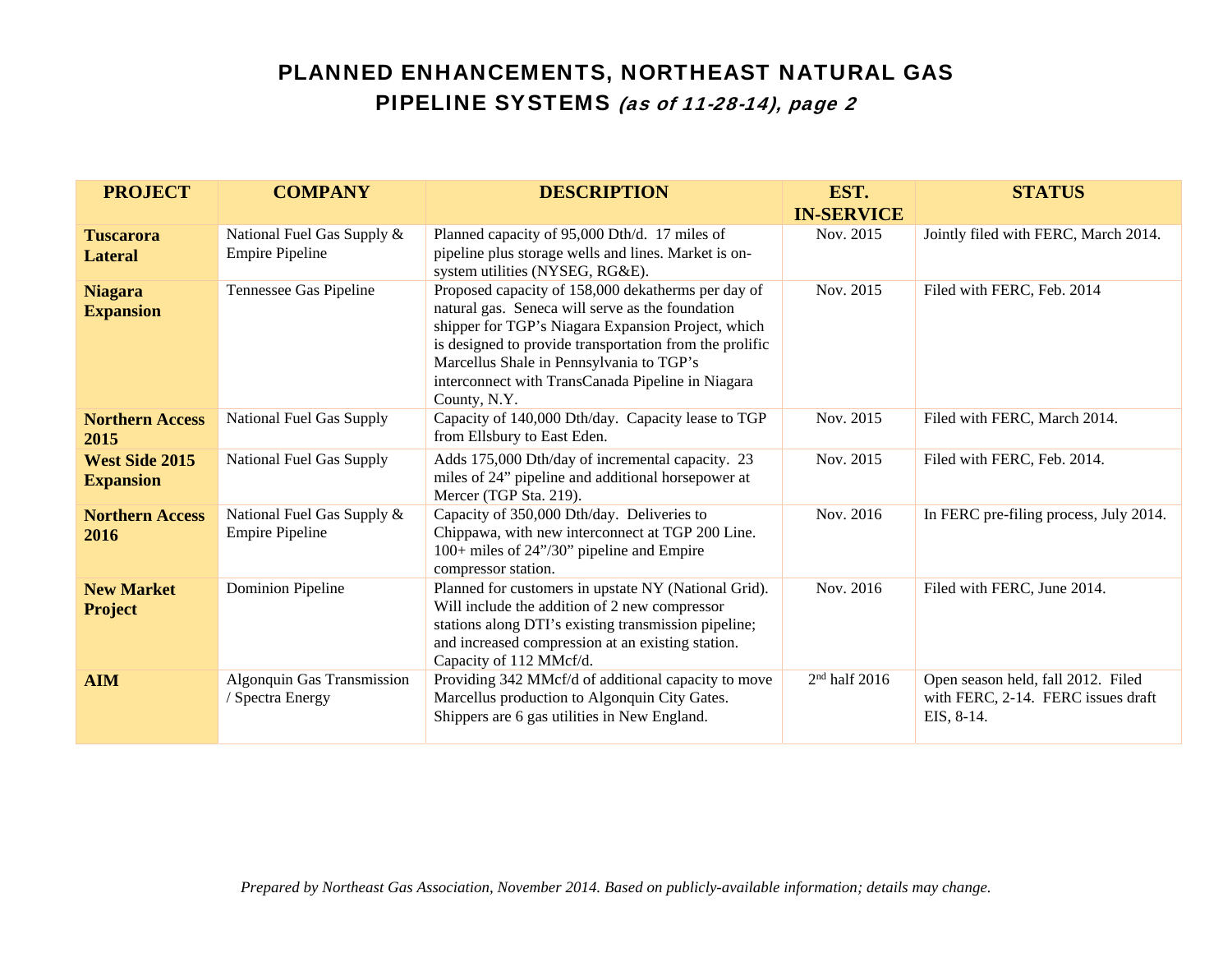| <b>PROJECT</b>                                               | <b>COMPANY</b>            | <b>DESCRIPTION</b>                                                                                                                                                                                                                                                                                                                                                                                                                                                                                                                                           | EST.<br><b>IN-SERVICE</b> | <b>STATUS</b>                                                                                |
|--------------------------------------------------------------|---------------------------|--------------------------------------------------------------------------------------------------------------------------------------------------------------------------------------------------------------------------------------------------------------------------------------------------------------------------------------------------------------------------------------------------------------------------------------------------------------------------------------------------------------------------------------------------------------|---------------------------|----------------------------------------------------------------------------------------------|
| <b>Connecticut</b><br><b>Expansion</b>                       | Tennessee Gas Pipeline    | Capacity of 72,100 Dth/d. Pipeline looping on TGP 200<br>and 300 lines. Market is CT natural gas utilities.                                                                                                                                                                                                                                                                                                                                                                                                                                                  | Nov. 2016                 | Open Season held July 2013. Filed<br>with FERC, 7-14.                                        |
| <b>Continent to</b><br>Coast (C2C)<br><b>Expansion</b>       | <b>PNGTS</b>              | C2C will access natural gas supplies from key North<br>American natural gas basins via TransCanada Pipeline.<br>Atlantic Canada markets can then transport on PNGTS to<br>an interconnect with Maritimes and Northeast Pipeline at<br>Westbrook, ME. Shippers interested in moving natural<br>gas further south into New England can transport on<br>PNGTS to interconnects with other NE natural gas<br>pipelines at Dracut, Haverhill and Methuen, MA. May<br>raise PNGTS' current capacity of 168,000 Dth/d to a<br>total range of 300,000-350,000 Dth/d. | Nov. 2016                 | Open season, April 1 to June 28, 2013.<br>Open season re-convened, Dec. 2013 -<br>Jan. 2014. |
| <b>South-to-North</b><br>("SoNo") Project                    | Iroquois Gas Transmission | Reverse flow on Iroquois offering physical transport to<br>U.S./Canada border. The SoNo project would transport<br>up to 300,000 Dth/day from Iroquois' existing<br>interconnects with Dominion Transmission in<br>Canajoharie, NY and Algonquin Gas Transmission in<br>Brookfield, CT, as well as the proposed Constitution<br>Pipeline in Wright, NY.                                                                                                                                                                                                      | Nov. 2016                 | Open season held, Dec. 2013 - Jan.<br>2014.                                                  |
| <b>Atlantic Bridge</b>                                       | <b>Spectra Energy</b>     | Incremental expansion on Algonquin and Maritimes &<br>Northeast, to serve northern New England and Canadian<br>Maritimes. Capacity increase from 100 to 600,000<br>Dth/d.                                                                                                                                                                                                                                                                                                                                                                                    | 2017                      | Announced, Feb. 2014. Open season<br>held, Feb.- March, 2014.                                |
| <b>Eastern Long</b><br><b>Island (ELI)</b><br><b>Project</b> | Iroquois Gas Transmission | Proposing to build a marine lateral from its pipeline in LI<br>Sound to a landing point at Shoreham, NY and then<br>extent to connect with Caithness power plant and<br>potentially National Grid.                                                                                                                                                                                                                                                                                                                                                           | 2017                      | In proposal stage.                                                                           |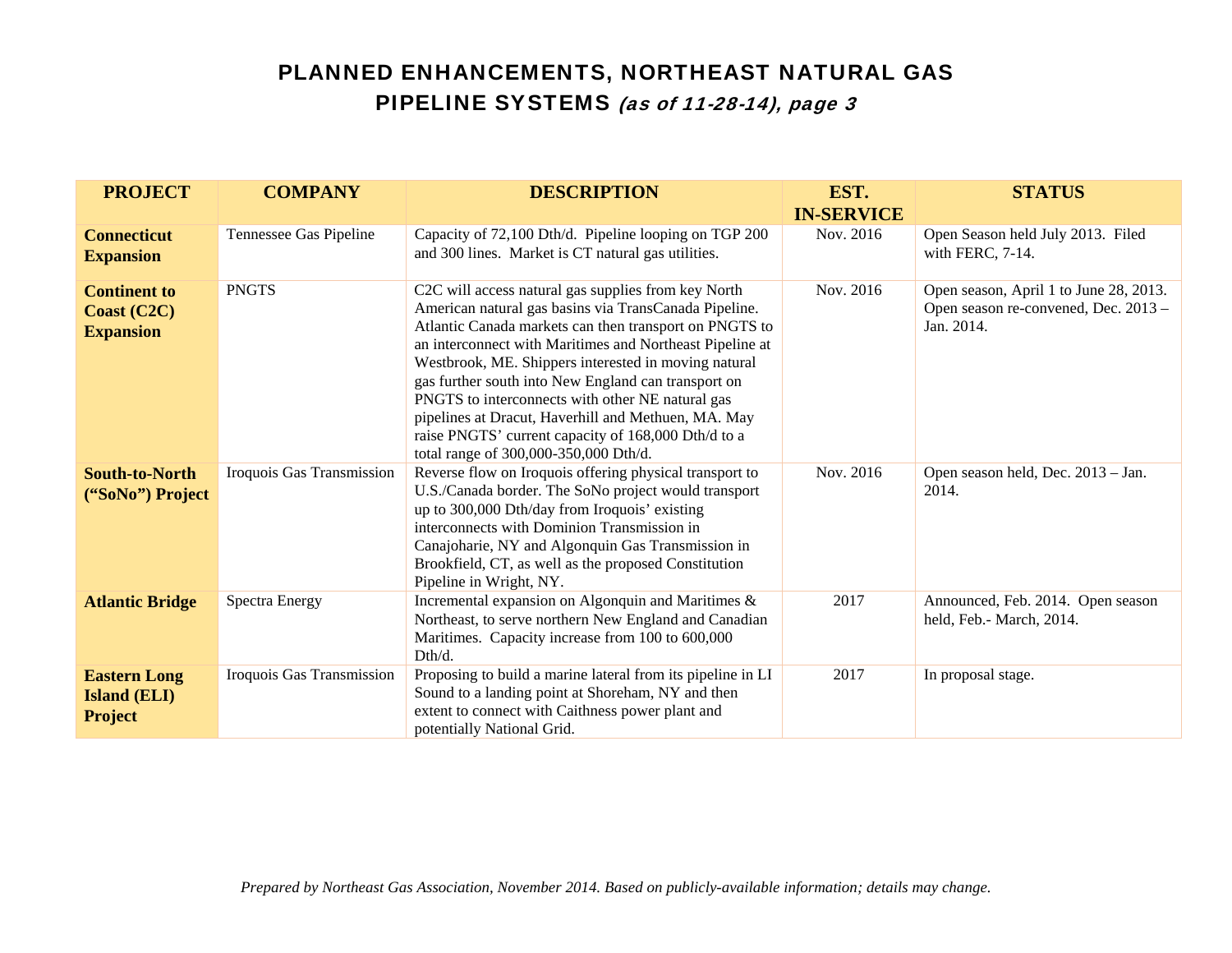| <b>PROJECT</b>                                            | <b>COMPANY</b>                                                                                                                   | <b>DESCRIPTION</b>                                                                                                                                                                                                                                                                                                                                                                                                                                                                                           | EST.              | <b>STATUS</b>                                                                                                                                                                                                                                                            |
|-----------------------------------------------------------|----------------------------------------------------------------------------------------------------------------------------------|--------------------------------------------------------------------------------------------------------------------------------------------------------------------------------------------------------------------------------------------------------------------------------------------------------------------------------------------------------------------------------------------------------------------------------------------------------------------------------------------------------------|-------------------|--------------------------------------------------------------------------------------------------------------------------------------------------------------------------------------------------------------------------------------------------------------------------|
|                                                           |                                                                                                                                  |                                                                                                                                                                                                                                                                                                                                                                                                                                                                                                              | <b>IN-SERVICE</b> |                                                                                                                                                                                                                                                                          |
| <b>PennEast</b><br><b>Project</b>                         | <b>AGL Resources, NJR Pipeline</b><br>Company, South Jersey<br>Industries, UGI Energy<br>Services, and PSE&G Power<br><b>LLC</b> | 100-mile pipeline intended to bring lower cost natural<br>gas produced in the Marcellus Shale region to homes<br>and businesses in Pennsylvania and New Jersey.<br>Designed to provide natural gas service to the<br>equivalent of 4.7 million homes, up to 1 Bcf per day.<br>PennEast is investing nearly \$1 billion to build the<br>pipeline with the costs split among the four entities.<br>Construction of the pipeline could begin in 2017<br>pending regulatory approvals.                           | 2017/2018         | Announced Aug. 2014. Open season<br>held August 2014.                                                                                                                                                                                                                    |
| <b>Diamond East</b>                                       | Williams / Transco                                                                                                               | Designed to provide up to one billion cubic feet per<br>day of new natural gas transportation capacity from<br>receipt points along its Leidy Line in Lycoming<br>County, PA and Luzerne County, PA to its Market<br>Pool at Station 210 in Mercer County, NJ where it can<br>provide supply diversity to Transco's northeast<br>market, including existing Pennsylvania, New Jersey<br>and New York local distribution companies and<br>power generators.                                                   | Mid-2018          | Open season announced, Aug. 26 to<br>Sept. 23, 2014.                                                                                                                                                                                                                     |
| <b>Northeast</b><br><b>Energy Direct</b><br>(NED) Project | Tennessee Gas Pipeline /<br>Kinder Morgan                                                                                        | This project is a combination of TGP's proposed<br>Pennsylvania to Wright, NY and Wright, NY to<br>Dracut, MA projects. Proposes construction of<br>approximately 50 miles of pipeline co-located with<br>TGP's existing system and 129 miles of greenfield<br>pipeline, additional meter stations and compressor<br>stations, and modifications to existing facilities in<br>Pennsylvania, New York, Massachusetts,<br>Connecticut, and New Hampshire. Proposed scalable<br>capacity from 0.8 to 2.2 Bcf/d. | Nov. 2018         | Open season held, Feb.-March, 2014.<br>In July 2014, Kinder Morgan<br>announced that 9 gas utilities in region<br>have committed to project as initial<br>shippers, at level of approx. 500,000<br>dekatherms per day (Dth/d). In FERC<br>pre-filing process as of 9-14. |
| <b>Access Northeast</b>                                   | Spectra Energy and Northeast<br><b>Utilities</b>                                                                                 | The gas pipeline expansion project will enhance the<br>Algonquin and Maritimes pipeline systems, using<br>existing routes to minimize effects on communities,<br>landowners and the environment. The project will be<br>scalable to meet growing needs by expanding access                                                                                                                                                                                                                                   | Nov. 2018         | Announced 9-14. Solicitation of<br>interest held, fall 2014.                                                                                                                                                                                                             |